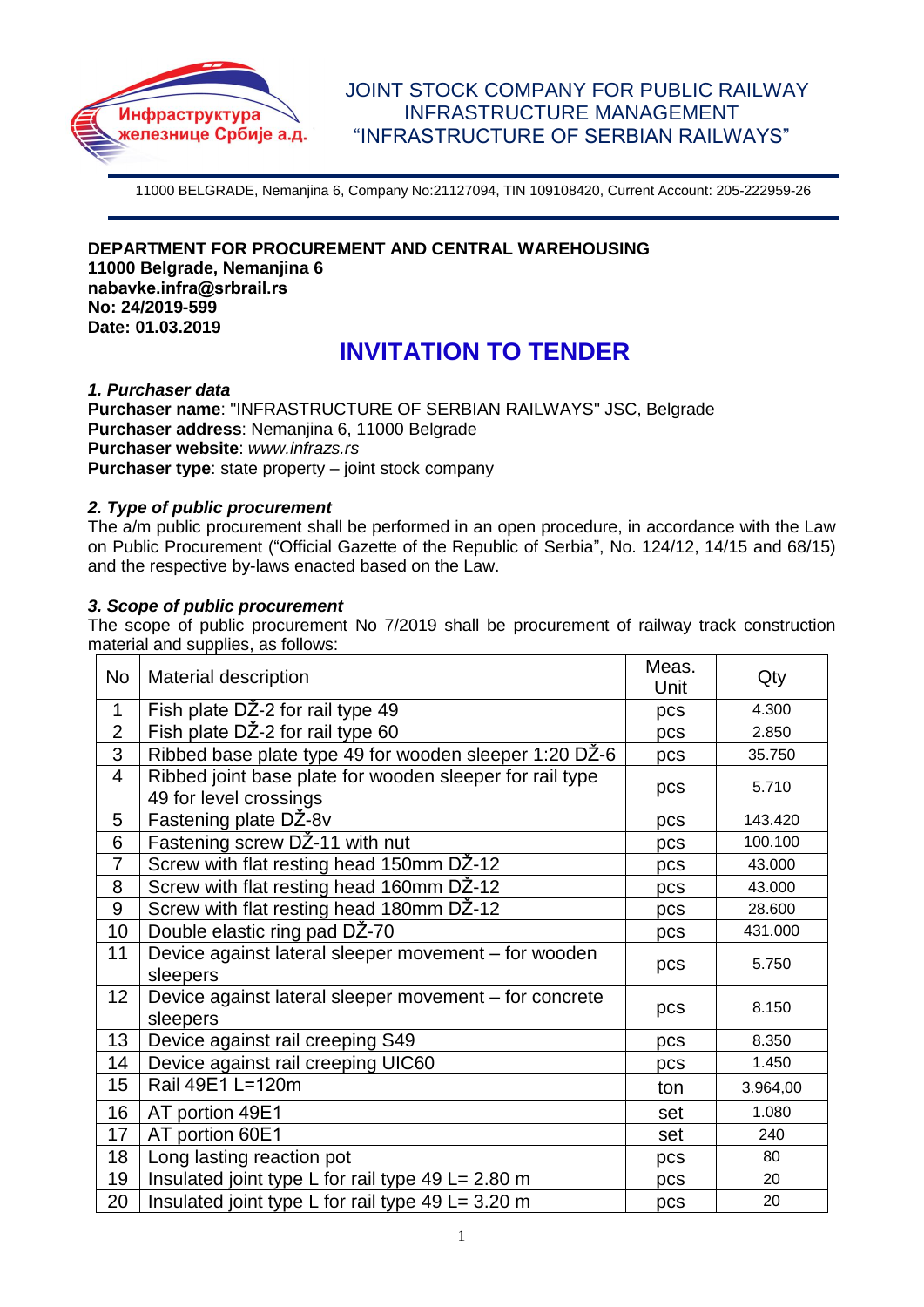| 21 | Insulated joint type L for rail type $49$ L= 3.60 m                  | pcs | 20              |
|----|----------------------------------------------------------------------|-----|-----------------|
| 22 | Insulated joint type L for rail type $49$ L= 4.00 m                  | pcs | 20              |
| 23 | Insulated joint type L for rail type 49 L= 4.20 m                    | pcs | 30              |
| 24 | Insulated joint type L for rail type 49<br>$L = 4.40 m$              | pcs | 20              |
| 25 | Insulated joint type L for rail type 49<br>$L = 4.80 m$              | pcs | 20              |
| 26 | Insulated joint type L for rail type 60<br>$L = 2,80m$               | pcs | 10              |
| 27 | Insulated joint type L for rail type 60 L= 4.00 m                    | pcs | 10              |
| 28 | Insulated joint type L for rail type $60 \text{ L} = 4,40 \text{ m}$ | pcs | 10              |
| 29 | Double insulated joint type L for rail type 60 L=10,40 m             | pcs | 10 <sup>°</sup> |
| 30 | Insulated joint type M for rail type 49                              | pcs | 200             |
| 31 | Insulated joint type M for rail type 60                              | pcs | 200             |
| 32 | Turnout 49 R 300-6 mounted on wooden sleepers, left                  | pcs | 2               |
|    | and right                                                            |     |                 |
| 33 | Turnout 49 R 300-6 mounted on wooden sleepers, left                  | pcs | $\overline{2}$  |
|    | and right                                                            |     |                 |
| 34 | Plastic fish plate for rail type 49                                  | pcs | 400             |
| 35 | Plastic fish plate for rail type 60                                  | pcs | 240             |
| 36 | Rail insulation element for rail type 49                             | pcs | 400             |
| 37 | Rail insulation element for rail type 60                             | pcs | 240             |
| 38 | Rubber pad for installation underneath the rail 49E1, for            | pcs | 73.650          |
|    | ribbed base plate JŽS G1.101                                         |     |                 |
| 39 | Rubber pad for installation underneath the rail 49E1, for            | pcs | 15.500          |
|    | ribbed base plate JŽS G1.055                                         |     |                 |
| 40 | Rubber pad for installation underneath the rail 60E1, for            | pcs | 7.800           |
|    | ribbed base plate JŽS G1.111                                         |     |                 |

**Code and name from the Common Procurement Vocabulary - 34946000 railway track construction materials and supplies**

#### *4. Procedure purpose*

The public procurement procedure shall be implemented for the purposes of conclusion of a public procurement contract.

#### *5. Criterion and criterion elements*

The selection of the most advantageous Tender shall be performed by applying the criterion of the "**lowest price offered**". During the tender evaluation the total offered price, VAT exclusive, shall apply.

#### **6. Obtaining of tender documents**

The tender documents can be obtained as follows:

- From the Purchaser's web site *www.infrazs.rs*
- From the Public Procurement portal *www.portal.ujn.gov.rs*

#### *7. Tender submission method and deadline*

All interested Tenderers fulfilling the mandatory and additional requirements for participation in the public procurement procedure set out by the provisions of Article 75 and 76 of the Law on Public Procurement as well as the Tender Documents shall be eligible for participation.

The Tenderer shall demonstrate compliance with the requirements referred to in Article 75 of the Law on Public Procurement by submitting the evidence, as referred to in Article 77 of the Law and in accordance with the requirements referred to in the Tender Documents. The requirements to be fulfilled by any Tenderer and the method for proving compliance with the requirements shall be set out in the Tender Documents.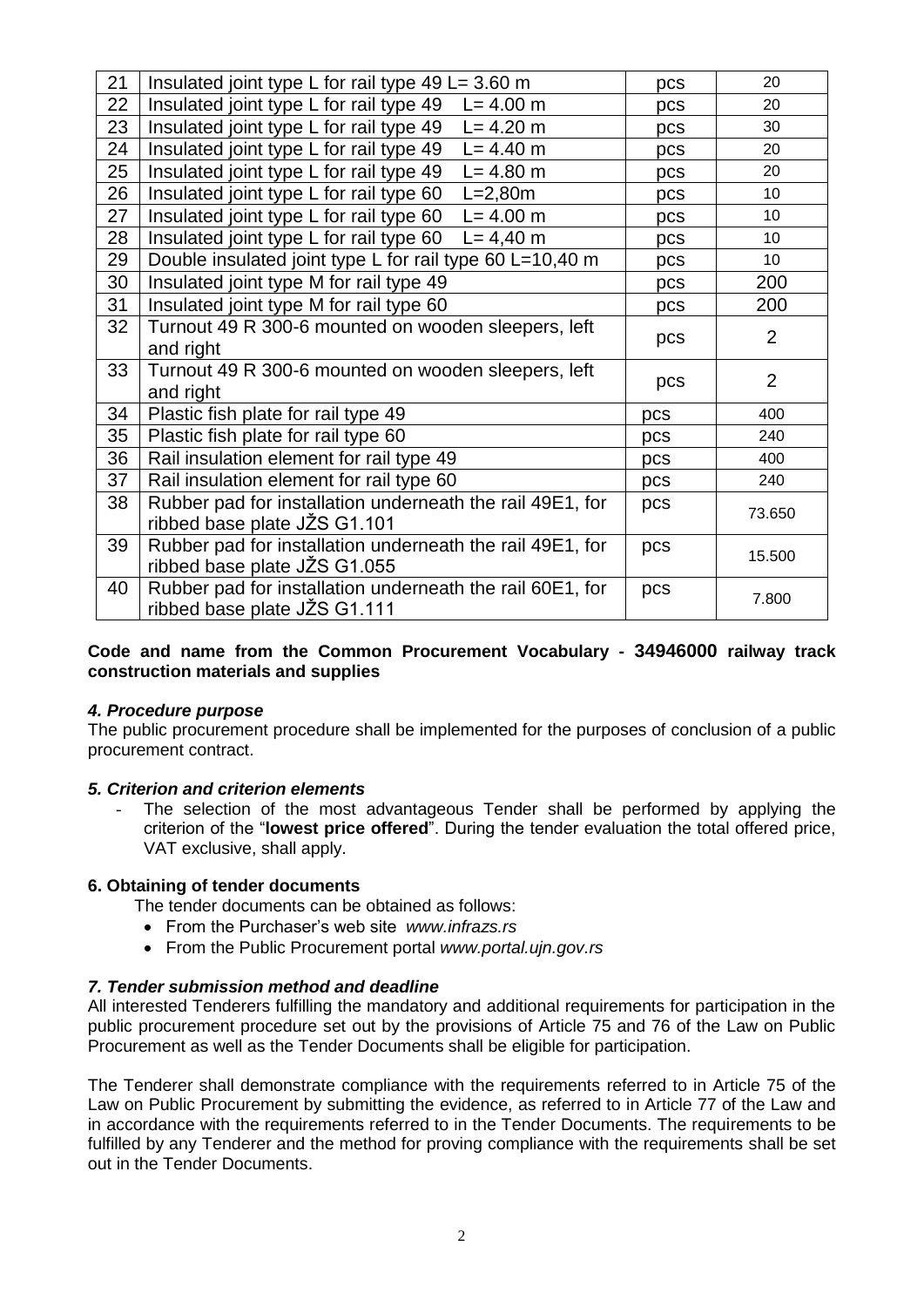Along with the Tender and the evidence, set out in more detail in the Tender Documents, the Tenderer shall be also obliged to submit any other requested documents and the forms contained in the Tender Documents.

All documents proving compliance with the requirements referred to in Article 77 of the Law on Public Procurement may be submitted in non-certified copies.

The Tenderer's Tender must cover the entire procurement.

The Tenderer may submit only one Tender.

The Tender may be submitted by the Tenderer acting on his own or by a group of Tenderers submitting a joint Tender in accordance with the requirements specified in more detail in Article 81 of the Law on Public Procurement and the Tender Documents.

The Tenderer who submitted the Tender on his own may neither simultaneously participate in a joint Tender nor as a subcontractor and the same person may not participate in several joint Tenders.

All prices in the Tender must be expressed in dinars (RSD), rounded-off to two decimals, VAT exclusive and VAT inclusive.

The Tenderer shall submit the Tender directly or by mail.

If the Tenderer is submitting the Tender by mail, it has to ensure that the Tender is received by the Purchaser by the date and hour set out in the Invitation to Tender.

The deadline for submission of Tenders shall be 30 (thirty) days from the date of publishing of the Invitation to Tender on the Public Procurement Office Portal.

The Tender shall be deemed submitted on timely basis if received from the Tenderer, **not later than 5 April 2019 by 11:00** (local time) regardless of the submission method, at the following address: **"Infrastruktura železnice Srbije" a.d., Beograd, ul. Nemanjina 6, kancelarija 134, glavna pisarnica, prizemlje, / "Infrastructure of Serbian Railways" JSC Belgrade, Nemanjina 6, Office 134, main mail room, ground floor.**

The Tender shall be submitted in writing, in Serbian language, in a sealed envelope or box, sealed in such a way that during the Tender opening it can be clearly determined that it is being opened for the first time.

On the front side of the envelope or box the Tenderer shall place its registration seal, indicate the Tender number and date and the text: "**Ponuda za javnu nabavku materijala i delova za izgradnju železničkih koloseka, javna nabavka broj 7/2019 – NE OTVARATI" / "Tender for public procurement of railway track construction materials and supplies, Public Procurement No 7/2019 DO NOT OPEN".**

The Tenderers shall be obliged to indicate, at the back of the envelope or box, their name, address, phone number, fax number, email address as well as the name of the contract person.

In the event that the Tender is submitted by a group of Tenderers, it shall be indicated on the envelope that it is being submitted by a group of Tenderers and the names and addresses, phone numbers, e-mails and names of contact persons of all participants in the joint tender shall be indicated.

**The Tenderer shall be obliged to submit the entire documents i.e. the Tender in the format which shall prevent insertion or removal of individual documents after the Tender opening. The Tenderer shall submit the copy of bank guarantee and the copy of bank letter of intent enclosed to the Tender, bound in such a way to prevent insertion or removal of documents**